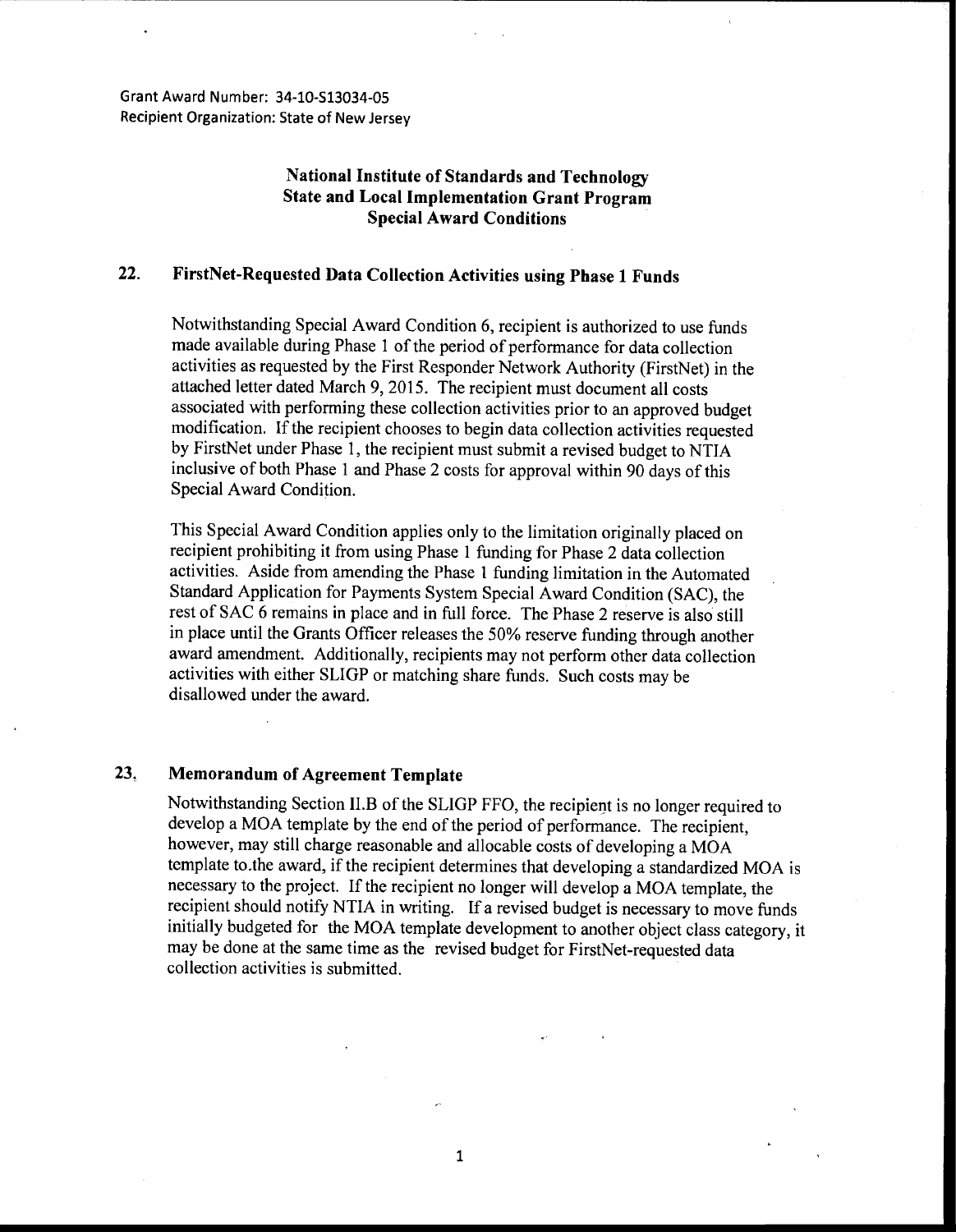

March 9, 2015

The Honorable Lawrence E. Strickling Assistant Secretary for Communications and Information U.S. Department of Commerce 1401 Constitution Avenue, N.W. Washington, D.C. 20230

RE: SLIGP Second Phase- Finalized Data Collection Elements

Dear Assistant Secretary Strickling:

The First Responder Network Authority (FirstNet) has confirmed its approach to data collection for the second phase of the State and Local Implementation Grant Program (SLIGP) following meetings with, and the receipt of input from, the State Single Points of Contact (SPOCs). Based on the processes and anticipated timing for the development of the Comprehensive Network Solution(s) Request for Proposal and State Plans for building, operating, and deploying the nationwide public safety broadband network, along with the feedback from many SPOCs, FirstNet has concluded that the attached data collection elements are those that would be useful for the second phase of SLIGP and will pursue accordingly.

The attached data elements are intended to maximize the collection of stakeholder inputs for FirstNet's planning process to help shape the Nationwide Public Safety Broadband Network acquisition and ultimately the State Plans that are delivered to each Governor. In particular, FirstNet will request data from the States on five general topics:

- I) Coverage- desired coverage areas and,deploymcnt phases
- 2) Users and Operational Areas- information on potential user base and their operational areas
- 3) Capacity Planning- information on applications and data usage
- 4) Current Providers / Procurement information on current service providers, plans, and potential barriers to adoption
- 5) State Plan Decision- documentation of the process and potential barriers for Stale Plan decision-making

I thank you for your prompt attention to this matter and, as always, look forward to our ongoing partnership on SLIGP endeavors.

Sincerely

TJ Kennedy Acting Executive Director **First Responder Network Authority** 

cc: Stephen Fletcher, Associate Administrator for Public Safety National Telecommunications and Information Administration